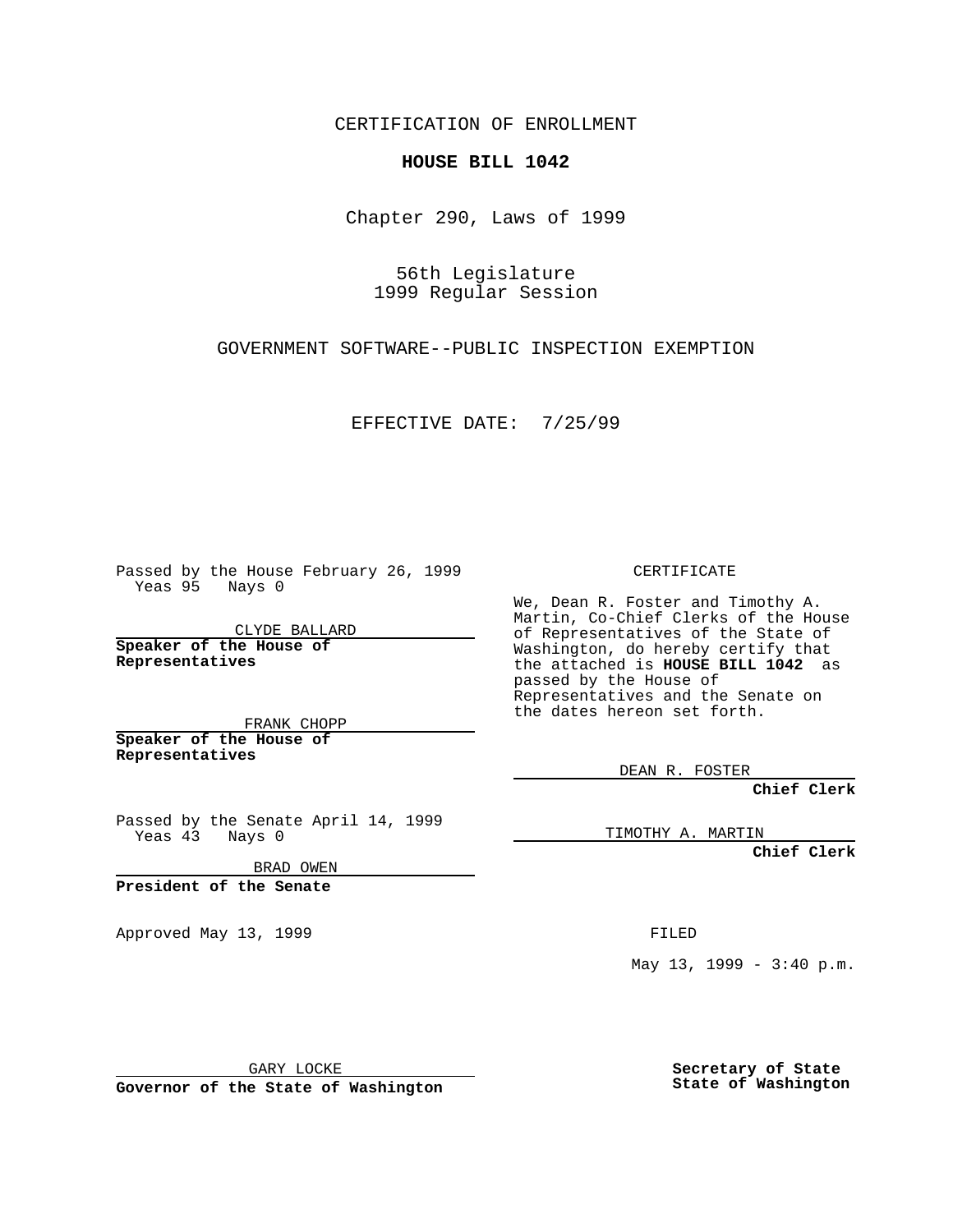## **HOUSE BILL 1042** \_\_\_\_\_\_\_\_\_\_\_\_\_\_\_\_\_\_\_\_\_\_\_\_\_\_\_\_\_\_\_\_\_\_\_\_\_\_\_\_\_\_\_\_\_\_\_

\_\_\_\_\_\_\_\_\_\_\_\_\_\_\_\_\_\_\_\_\_\_\_\_\_\_\_\_\_\_\_\_\_\_\_\_\_\_\_\_\_\_\_\_\_\_\_

Passed Legislature - 1999 Regular Session

## **State of Washington 56th Legislature 1999 Regular Session**

**By** Representatives Dunn, Wolfe and Romero; by request of Department of Information Services

Read first time 01/13/1999. Referred to Committee on State Government.

 AN ACT Relating to state agency and local government-owned software; and amending RCW 42.17.310.

BE IT ENACTED BY THE LEGISLATURE OF THE STATE OF WASHINGTON:

 **Sec. 1.** RCW 42.17.310 and 1998 c 69 s 1 are each amended to read as follows:

(1) The following are exempt from public inspection and copying:

 (a) Personal information in any files maintained for students in public schools, patients or clients of public institutions or public health agencies, or welfare recipients.

 (b) Personal information in files maintained for employees, appointees, or elected officials of any public agency to the extent that disclosure would violate their right to privacy.

 (c) Information required of any taxpayer in connection with the assessment or collection of any tax if the disclosure of the information to other persons would (i) be prohibited to such persons by RCW 84.08.210, 82.32.330, 84.40.020, or 84.40.340 or (ii) violate the taxpayer's right to privacy or result in unfair competitive disadvantage to the taxpayer.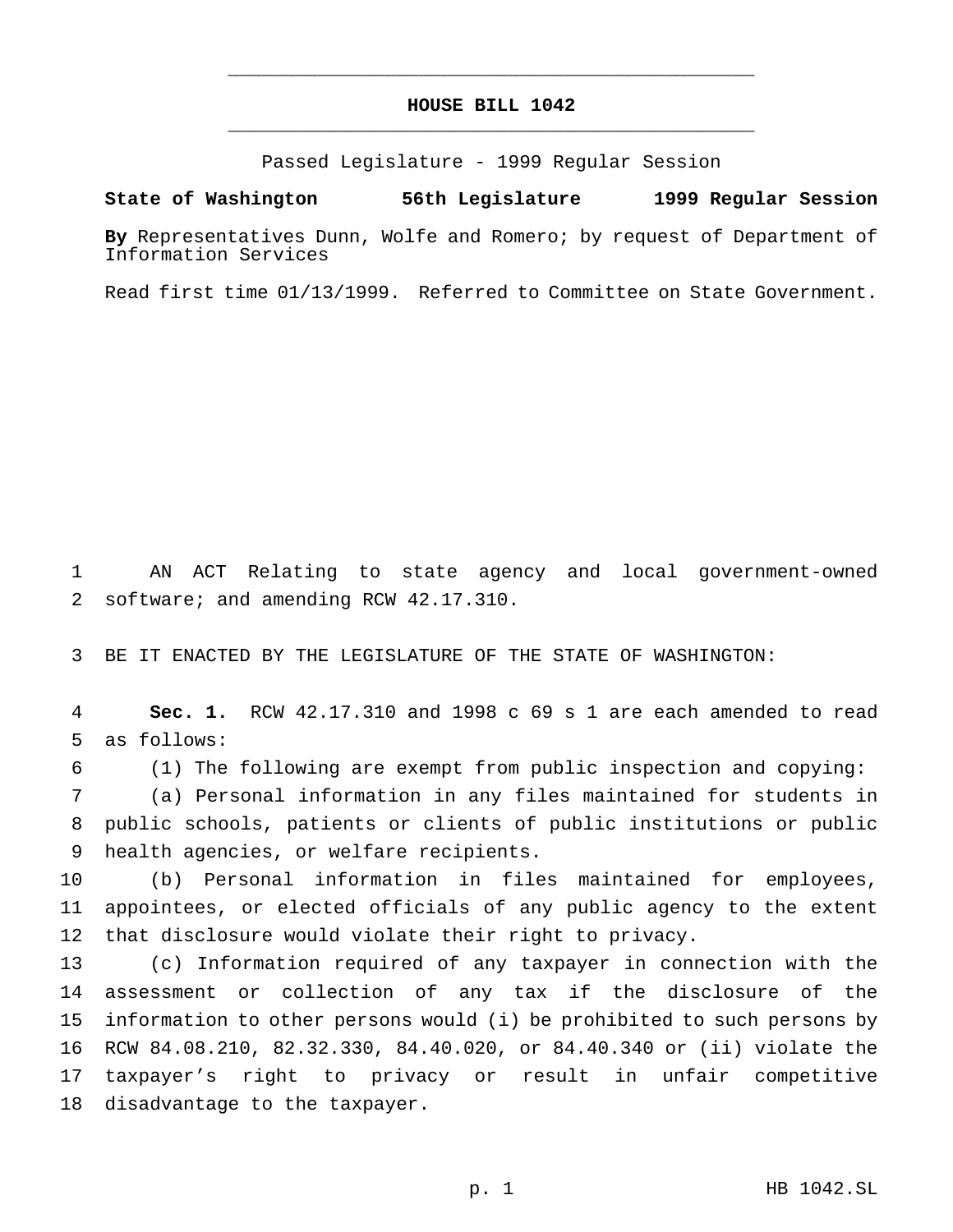(d) Specific intelligence information and specific investigative records compiled by investigative, law enforcement, and penology agencies, and state agencies vested with the responsibility to discipline members of any profession, the nondisclosure of which is essential to effective law enforcement or for the protection of any person's right to privacy.

 (e) Information revealing the identity of persons who are witnesses to or victims of crime or who file complaints with investigative, law enforcement, or penology agencies, other than the public disclosure commission, if disclosure would endanger any person's life, physical safety, or property. If at the time a complaint is filed the complainant, victim or witness indicates a desire for disclosure or nondisclosure, such desire shall govern. However, all complaints filed with the public disclosure commission about any elected official or candidate for public office must be made in writing and signed by the complainant under oath.

 (f) Test questions, scoring keys, and other examination data used to administer a license, employment, or academic examination.

 (g) Except as provided by chapter 8.26 RCW, the contents of real estate appraisals, made for or by any agency relative to the acquisition or sale of property, until the project or prospective sale is abandoned or until such time as all of the property has been acquired or the property to which the sale appraisal relates is sold, but in no event shall disclosure be denied for more than three years after the appraisal.

26 (h) Valuable formulae, designs, drawings, computer source code or 27 object code, and research data obtained by any agency within five years of the request for disclosure when disclosure would produce private gain and public loss.

 (i) Preliminary drafts, notes, recommendations, and intra-agency memorandums in which opinions are expressed or policies formulated or recommended except that a specific record shall not be exempt when publicly cited by an agency in connection with any agency action.

 (j) Records which are relevant to a controversy to which an agency is a party but which records would not be available to another party under the rules of pretrial discovery for causes pending in the superior courts.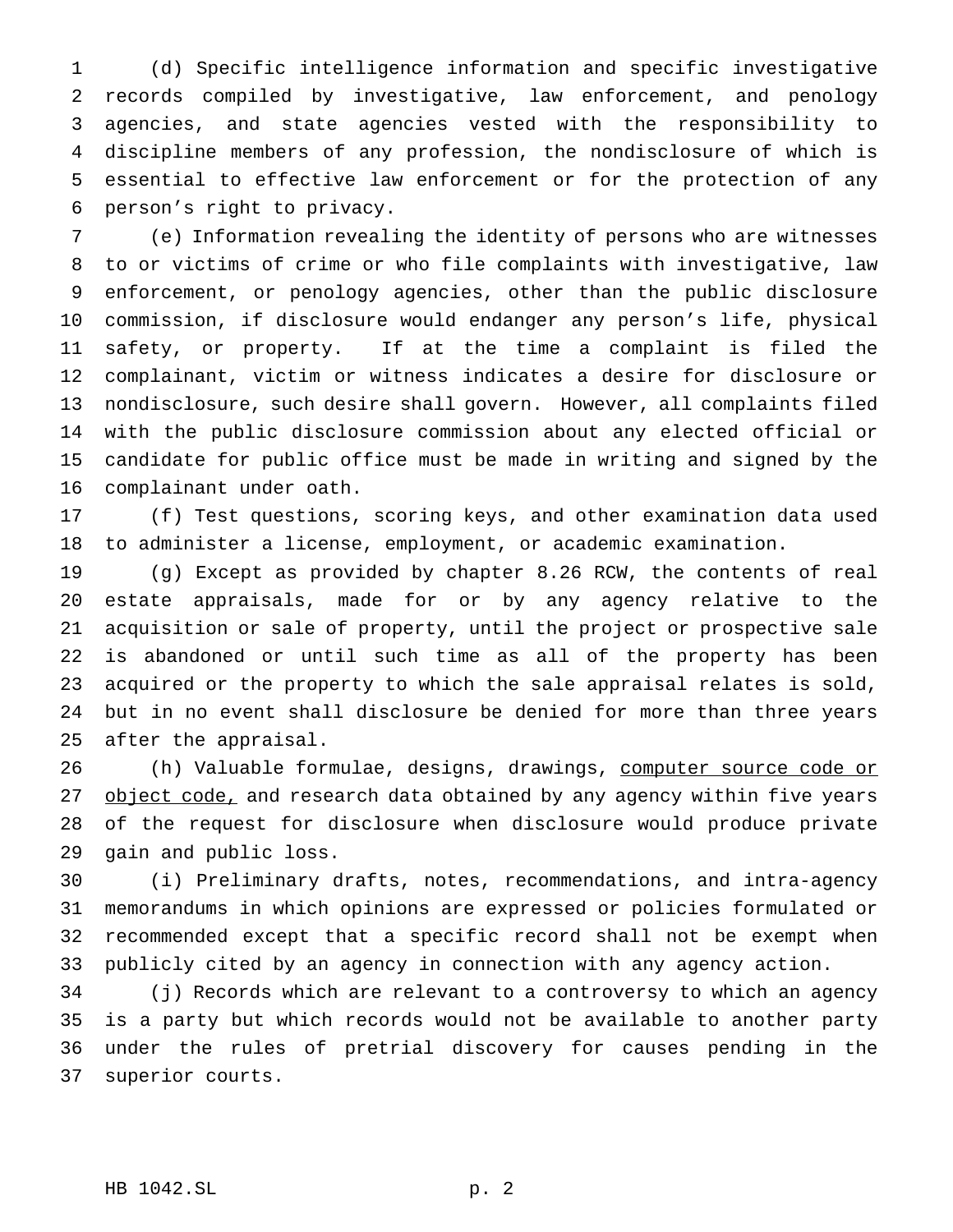(k) Records, maps, or other information identifying the location of archaeological sites in order to avoid the looting or depredation of such sites.

 (l) Any library record, the primary purpose of which is to maintain control of library materials, or to gain access to information, which discloses or could be used to disclose the identity of a library user.

 (m) Financial information supplied by or on behalf of a person, firm, or corporation for the purpose of qualifying to submit a bid or proposal for (i) a ferry system construction or repair contract as required by RCW 47.60.680 through 47.60.750 or (ii) highway construction or improvement as required by RCW 47.28.070.

 (n) Railroad company contracts filed prior to July 28, 1991, with the utilities and transportation commission under RCW 81.34.070, except that the summaries of the contracts are open to public inspection and copying as otherwise provided by this chapter.

 (o) Financial and commercial information and records supplied by private persons pertaining to export services provided pursuant to chapter 43.163 RCW and chapter 53.31 RCW, and by persons pertaining to export projects pursuant to RCW 43.23.035.

 (p) Financial disclosures filed by private vocational schools under chapters 28B.85 and 28C.10 RCW.

 (q) Records filed with the utilities and transportation commission or attorney general under RCW 80.04.095 that a court has determined are confidential under RCW 80.04.095.

 (r) Financial and commercial information and records supplied by businesses or individuals during application for loans or program services provided by chapters 43.163, 43.160, 43.330, and 43.168 RCW, or during application for economic development loans or program services provided by any local agency.

 (s) Membership lists or lists of members or owners of interests of units in timeshare projects, subdivisions, camping resorts, condominiums, land developments, or common-interest communities affiliated with such projects, regulated by the department of licensing, in the files or possession of the department.

 (t) All applications for public employment, including the names of applicants, resumes, and other related materials submitted with respect to an applicant.

 (u) The residential addresses and residential telephone numbers of employees or volunteers of a public agency which are held by the agency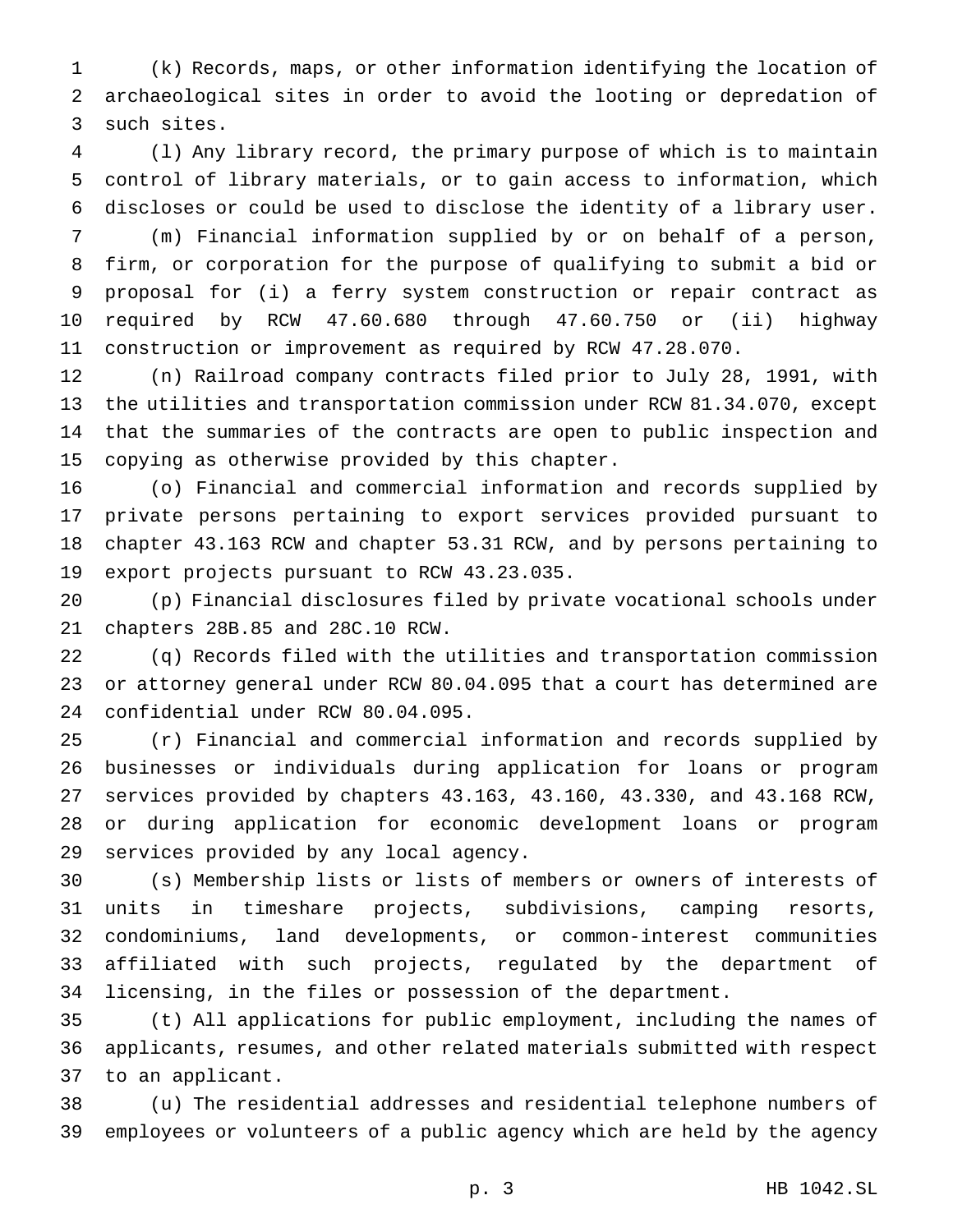in personnel records, employment or volunteer rosters, or mailing lists of employees or volunteers.

 (v) The residential addresses and residential telephone numbers of the customers of a public utility contained in the records or lists held by the public utility of which they are customers, except that this information may be released to the division of child support or the agency or firm providing child support enforcement for another state under Title IV-D of the federal social security act, for the establishment, enforcement, or modification of a support order.

 (w)(i) The federal social security number of individuals governed under chapter 18.130 RCW maintained in the files of the department of health, except this exemption does not apply to requests made directly to the department from federal, state, and local agencies of government, and national and state licensing, credentialing, investigatory, disciplinary, and examination organizations; (ii) the current residential address and current residential telephone number of a health care provider governed under chapter 18.130 RCW maintained in the files of the department, if the provider requests that this information be withheld from public inspection and copying, and provides to the department an accurate alternate or business address and business telephone number. On or after January 1, 1995, the current residential address and residential telephone number of a health care provider governed under RCW 18.130.140 maintained in the files of the department shall automatically be withheld from public inspection and copying unless the provider specifically requests the information be released, and except as provided for under RCW 42.17.260(9).

 (x) Information obtained by the board of pharmacy as provided in RCW 69.45.090.

 (y) Information obtained by the board of pharmacy or the department of health and its representatives as provided in RCW 69.41.044, 69.41.280, and 18.64.420.

 (z) Financial information, business plans, examination reports, and any information produced or obtained in evaluating or examining a business and industrial development corporation organized or seeking certification under chapter 31.24 RCW.

 (aa) Financial and commercial information supplied to the state investment board by any person when the information relates to the investment of public trust or retirement funds and when disclosure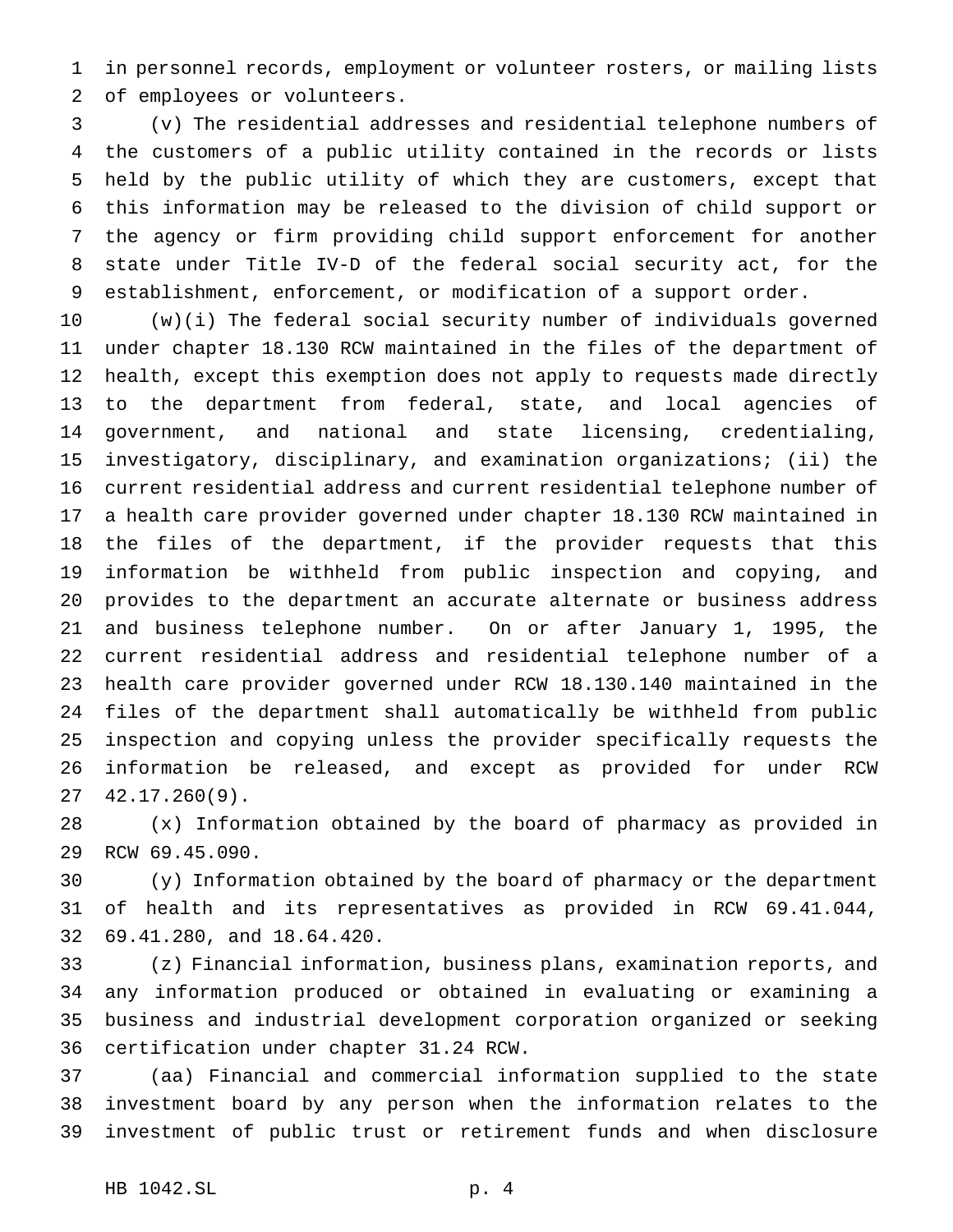would result in loss to such funds or in private loss to the providers of this information.

 (bb) Financial and valuable trade information under RCW 51.36.120. (cc) Client records maintained by an agency that is a domestic violence program as defined in RCW 70.123.020 or 70.123.075 or a rape crisis center as defined in RCW 70.125.030.

 (dd) Information that identifies a person who, while an agency employee: (i) Seeks advice, under an informal process established by the employing agency, in order to ascertain his or her rights in connection with a possible unfair practice under chapter 49.60 RCW against the person; and (ii) requests his or her identity or any identifying information not be disclosed.

 (ee) Investigative records compiled by an employing agency conducting a current investigation of a possible unfair practice under chapter 49.60 RCW or of a possible violation of other federal, state, or local laws prohibiting discrimination in employment.

 (ff) Business related information protected from public inspection and copying under RCW 15.86.110.

 (gg) Financial, commercial, operations, and technical and research information and data submitted to or obtained by the clean Washington center in applications for, or delivery of, program services under chapter 70.95H RCW.

 (hh) Information and documents created specifically for, and collected and maintained by a quality improvement committee pursuant to RCW 43.70.510, regardless of which agency is in possession of the information and documents.

 (ii) Personal information in files maintained in a data base created under RCW 43.07.360.

 (jj) Financial and commercial information requested by the public stadium authority from any person or organization that leases or uses the stadium and exhibition center as defined in RCW 36.102.010.

 (kk) Names of individuals residing in emergency or transitional housing that are furnished to the department of revenue or a county assessor in order to substantiate a claim for property tax exemption under RCW 84.36.043.

 (ll) The names, residential addresses, residential telephone numbers, and other individually identifiable records held by an agency in relation to a vanpool, carpool, or other ride-sharing program or service. However, these records may be disclosed to other persons who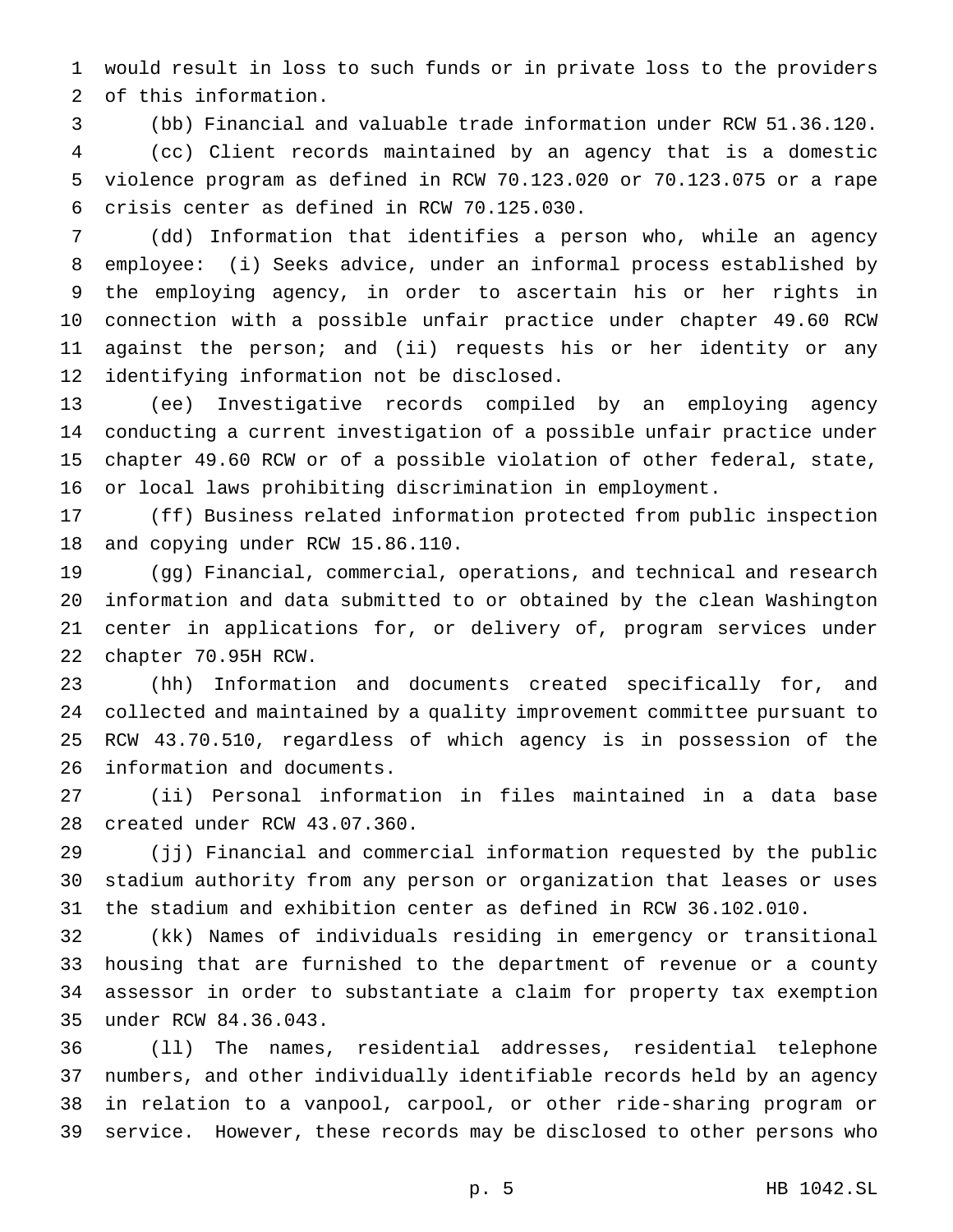apply for ride-matching services and who need that information in order to identify potential riders or drivers with whom to share rides.

 (mm) Proprietary financial and commercial information that the submitting entity, with review by the department of health, specifically identifies at the time it is submitted and that is provided to or obtained by the department of health in connection with an application for, or the supervision of, an antitrust exemption sought by the submitting entity under RCW 43.72.310. If a request for such information is received, the submitting entity must be notified of the request. Within ten business days of receipt of the notice, the submitting entity shall provide a written statement of the continuing need for confidentiality, which shall be provided to the requester. Upon receipt of such notice, the department of health shall continue to treat information designated under this section as exempt from disclosure. If the requester initiates an action to compel disclosure under this chapter, the submitting entity must be joined as a party to demonstrate the continuing need for confidentiality.

 (nn) Records maintained by the board of industrial insurance appeals that are related to appeals of crime victims' compensation claims filed with the board under RCW 7.68.110.

 (oo) Financial and commercial information supplied by or on behalf of a person, firm, corporation, or entity under chapter 28B.95 RCW relating to the purchase or sale of tuition units and contracts for the purchase of multiple tuition units.

 (2) Except for information described in subsection (1)(c)(i) of this section and confidential income data exempted from public inspection pursuant to RCW 84.40.020, the exemptions of this section are inapplicable to the extent that information, the disclosure of which would violate personal privacy or vital governmental interests, can be deleted from the specific records sought. No exemption may be construed to permit the nondisclosure of statistical information not descriptive of any readily identifiable person or persons.

 (3) Inspection or copying of any specific records exempt under the provisions of this section may be permitted if the superior court in the county in which the record is maintained finds, after a hearing with notice thereof to every person in interest and the agency, that the exemption of such records is clearly unnecessary to protect any individual's right of privacy or any vital governmental function.